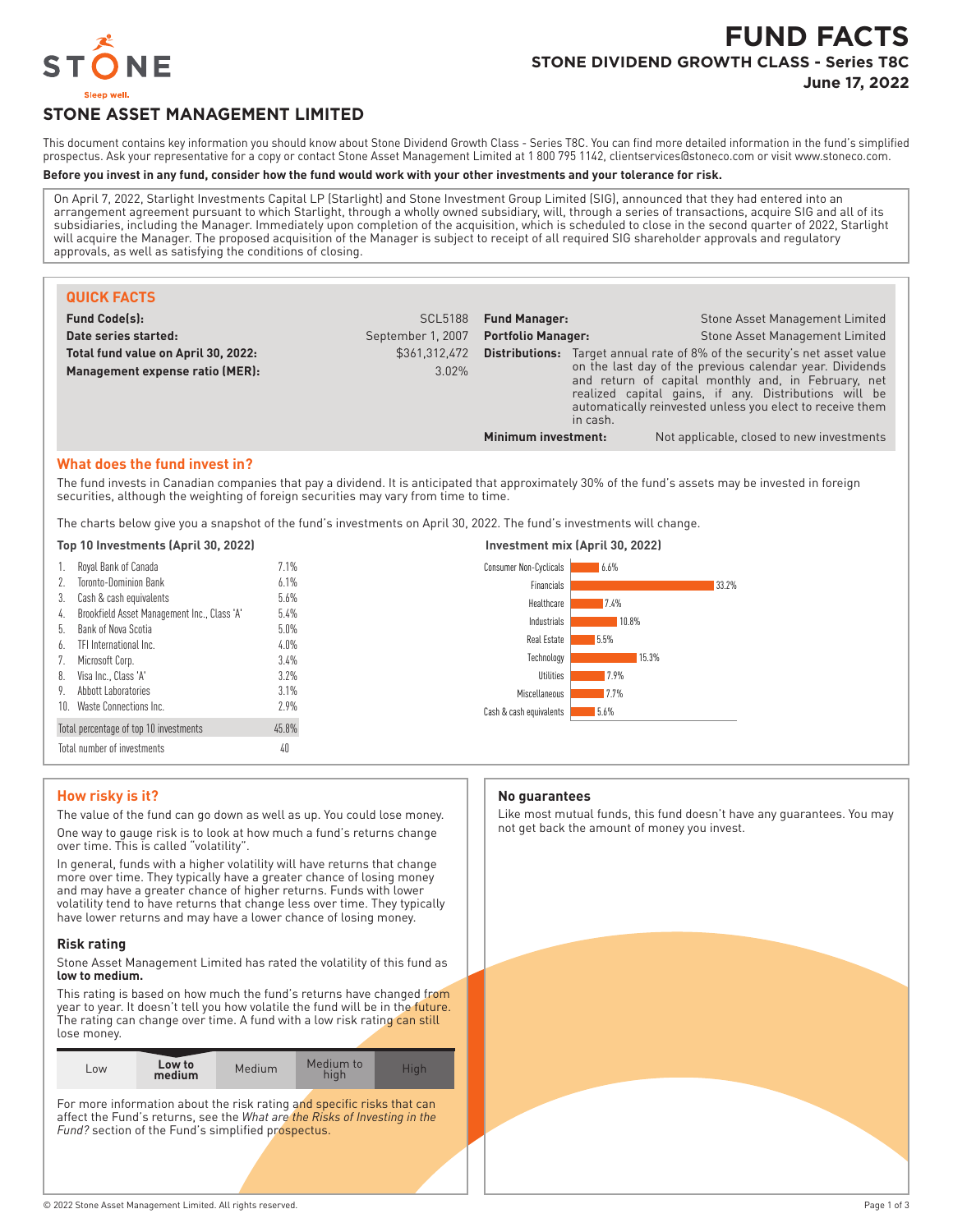

# **STONE DIVIDEND GROWTH CLASS - Series T8C**

### **How has the fund performed?**

This section tells you how Series T8C securities of the fund has performed over the past 10 years. Returns are after expenses have been deducted. These expenses reduce the fund's returns.

#### **Year-by-year returns**

The bar chart shows how the Series of the fund performed in each of the past 10 years. The fund's Series value has decreased in 2 of the past 10 years. The range of returns and change from year to year can help you assess how risky the Series of the fund has been in the past. It does not tell you how the Series of the fund will perform in the future.



#### **Best and worst 3-month returns**

This table shows the best and worst returns for Series T8C securities of the fund in a 3-month period over the past 10 years. The best and worst 3-month returns could be higher or lower in the future. Consider how much of a loss you could afford to take in a short period of time.

|              | <b>Return</b> | $\vert$ 3 months ending | If you invested \$1,000 at the beginning of the period |
|--------------|---------------|-------------------------|--------------------------------------------------------|
| Best return  | 10.58%        | June 30, 2020           | Your investment would rise to \$1.105.80.              |
| Worst return | $-12.55\%$    | March 31, 2020          | Your investment would drop to \$874.50.                |

#### **Average return**

The annual compound return of the Series of the fund was approximately 7.7% over the past 10 years. If you had invested \$1,000 in the Series of the fund 10 years ago, your investment would now be worth \$2,100.39.

#### **Who is this fund for?**

## **This fund is suitable for investors:**

- Seeking capital growth and dividends
- With a mid-term to long-term investment horizon with a low to medium risk tolerance

This fund may not be suitable for investors with a short-term investment horizon.

#### **A word about tax**

In general, you'll have to pay income tax on any money you make on a fund. How much you pay depends on the tax laws where you live and whether or not you hold the fund in a registered plan such as a Registered Retirement Savings Plan or a Tax-Free Savings Account.

Keep in mind that if you hold your fund in a non-registered account, fund distributions are included in your taxable income, whether you get them in cash or have them reinvested.

Switches of shares between classes of shares of a mutual fund corporation, including the Corporate Funds, will result in a taxable disposition of those shares at their market value. Such disposition may result in a capital gain or capital loss for you.

#### **How much does it cost?**

The following tables show the fees and expenses you could pay to buy, own and sell Series T8C securities of the fund.

The fees and expenses – including any commissions – can vary among series of a fund and among funds. Higher commissions can influence representatives to recommend one investment over another. Ask about other funds and investments that may be suitable for you at a lower cost.

#### **1. Sales charges**

Series T8C is the deferred low load sales charge option.